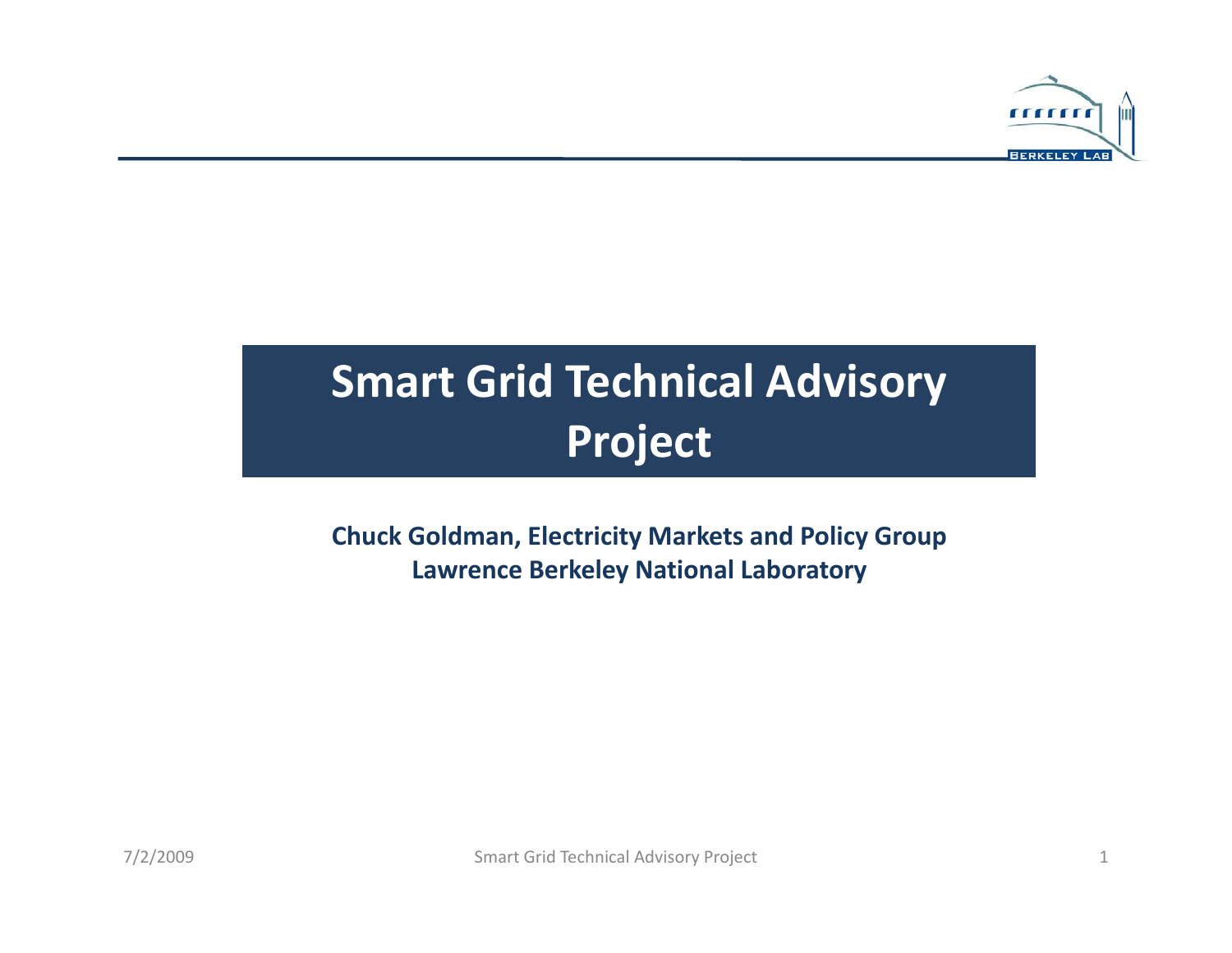

- **Roger Levy [ Independent ] - Project Lead**
- **Ron Hofmann [ Independent]**
- **Steve Hadden \* [RW Beck Plexus Research ] Beck, Plexus ]**
- $\bullet$ **Erich Gunther \* [ EnerNex ]**
- **Chuck Goldman LBNL – Project Manager**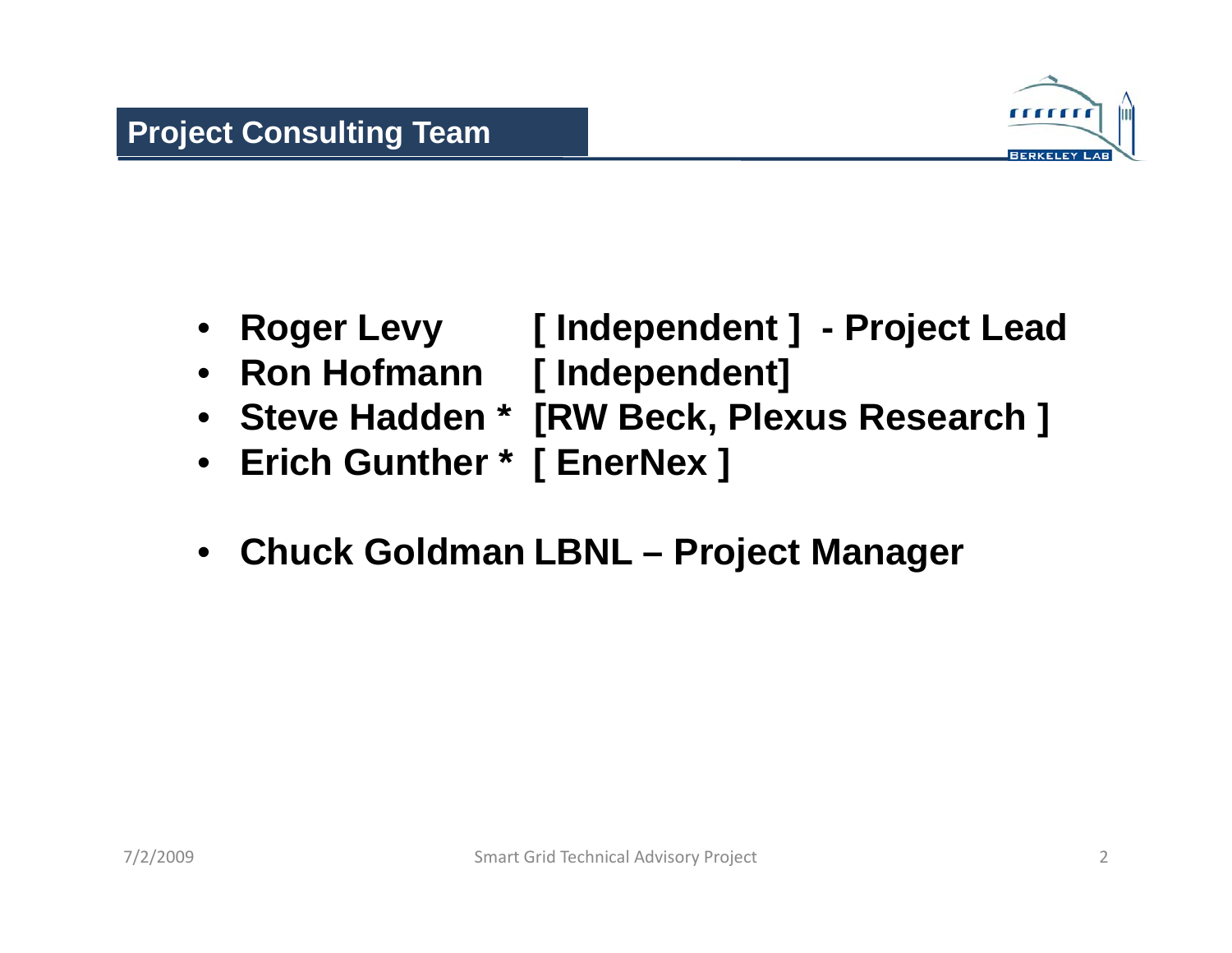

**Provide technical assistance, referrals, references, and other information to assist state regulatory commissions and policy makers better understand Smart Grid implementation and policy issues.**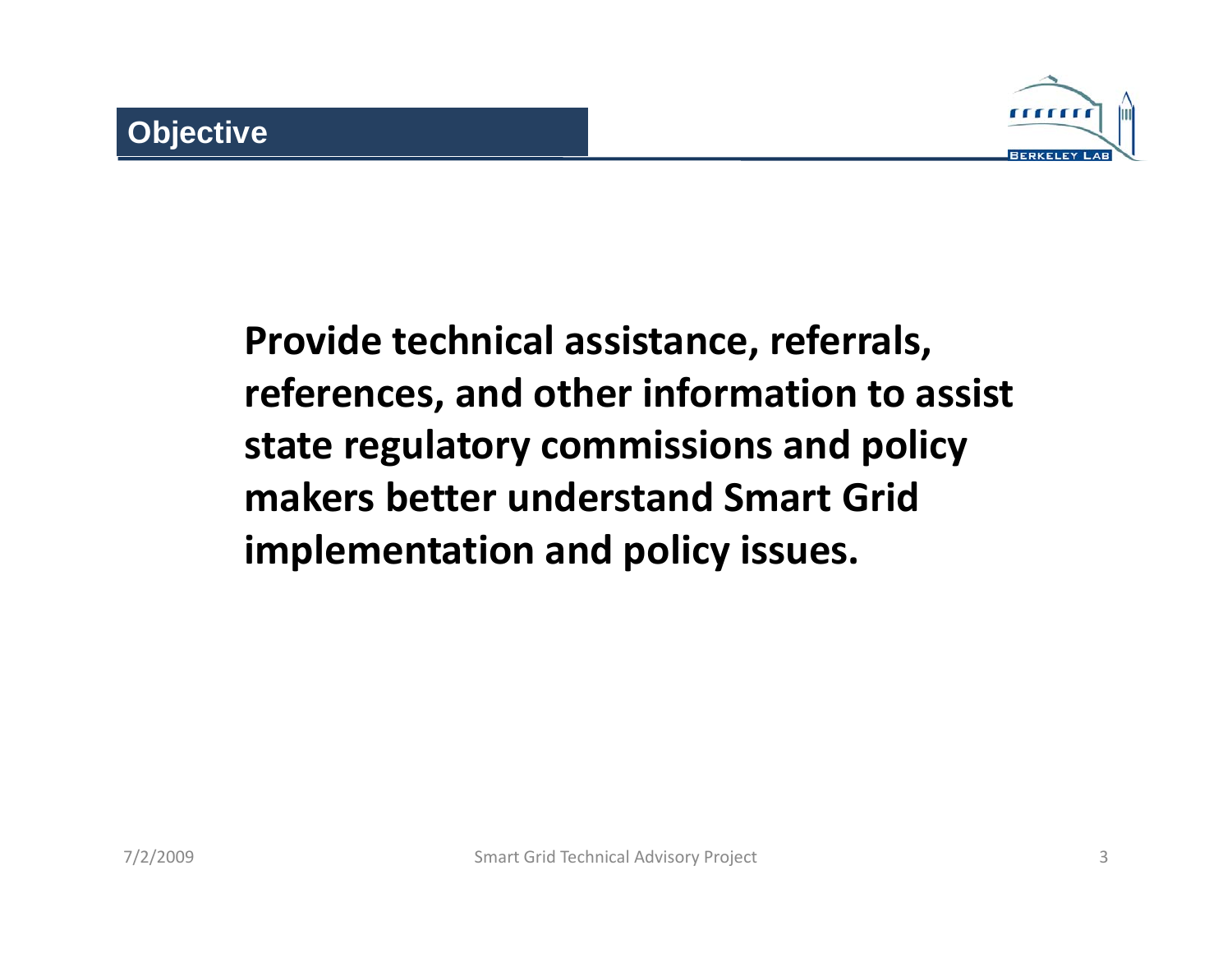

## **One Definition**

**The Smart Grid is an interconnected system of information and communication technologies and electricity generation, transmission, distribution, and end use technologies which will :**